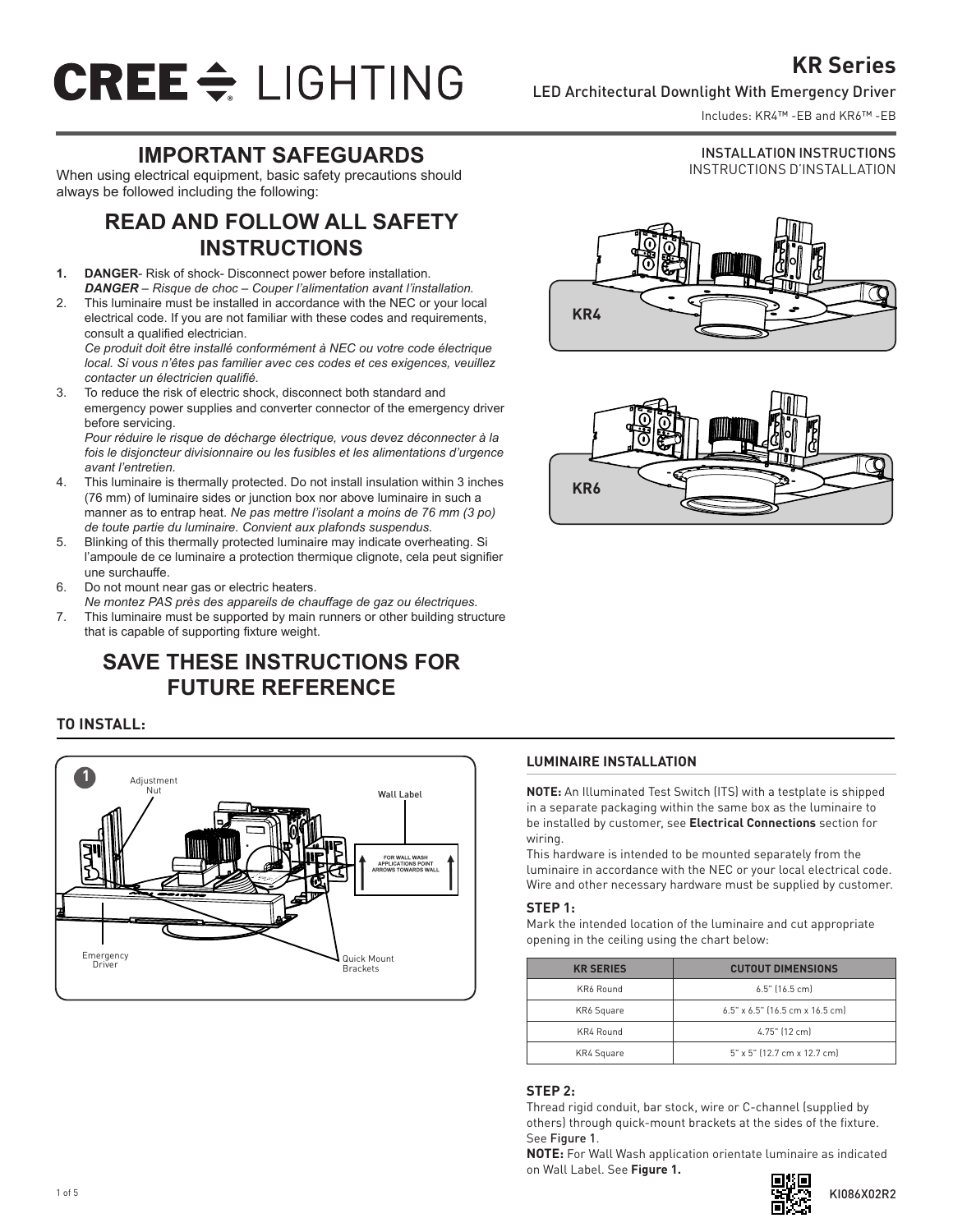

#### **STEP 3:**

Attach mounting means to structure capable of supporting the luminaires weight.

#### **STEP 4:**

Adjust mounting height by loosening adjustment nut, see Figure 1, and then position bracket so that the bottom of the plaster ring is flush with the bottom of the opening of the finished ceiling.

#### **STEP 5:**

Tighten adjustment nut.

#### **STEP 6:**

Remove one of the junction box covers and bring in appropriate power supply to the junction box using one of the knock-outs. See Figure 2.

#### **STEP 7:**

Wire luminaire per **"Electrical Connections"** section and refer to trim installation sheet to install trim. **NOTE:** Luminaire comes with (1) red and (2) yellow/red leads that are capped off and not used.

#### **STEP 8:**

Once electrical connections have been made reinstall junction box cover that was removed in Step 6.

#### **EMERGENCY DRIVER CHECK**

**NOTE:** For short-term testing of the emergency function, the battery must be charged for at least one hour. The emergency driver must be charged for at least 24 hours before conducting a long-term test.

#### **STEP 1:**

When AC power is applied, the charging indicator light is illuminated, indicating the battery is being charged. When power fails, the emergency driver automatically switches to emergency power, operating the LED array. When AC power is restored, the emergency driver returns to the charging mode.

#### **STEP 2:**

Although no routine maintenance is required to keep the emergency driver functional, it should be checked periodically to ensure that it is working. The following schedule is recommended: • Visually inspect the charging indicator light

- monthly. It should be illuminated.
- Test the emergency operation of the fixture at 30-day intervals for a minimum of 30 seconds. When the test switch is depressed, the LED array should operate.
- Conduct a 90-minute discharge test once a year. The LED array should operate for at least 90 minutes.

If the luminaire fails any of these checks, consult service personnel.

REFER ANY SERVICING INDICATED BY THESE CHECKS TO QUALIFIED PERSONNEL EMERGENCY DRIVER AND AC DRIVER MUST BE FED FROM THE SAME BRANCH CIRCUIT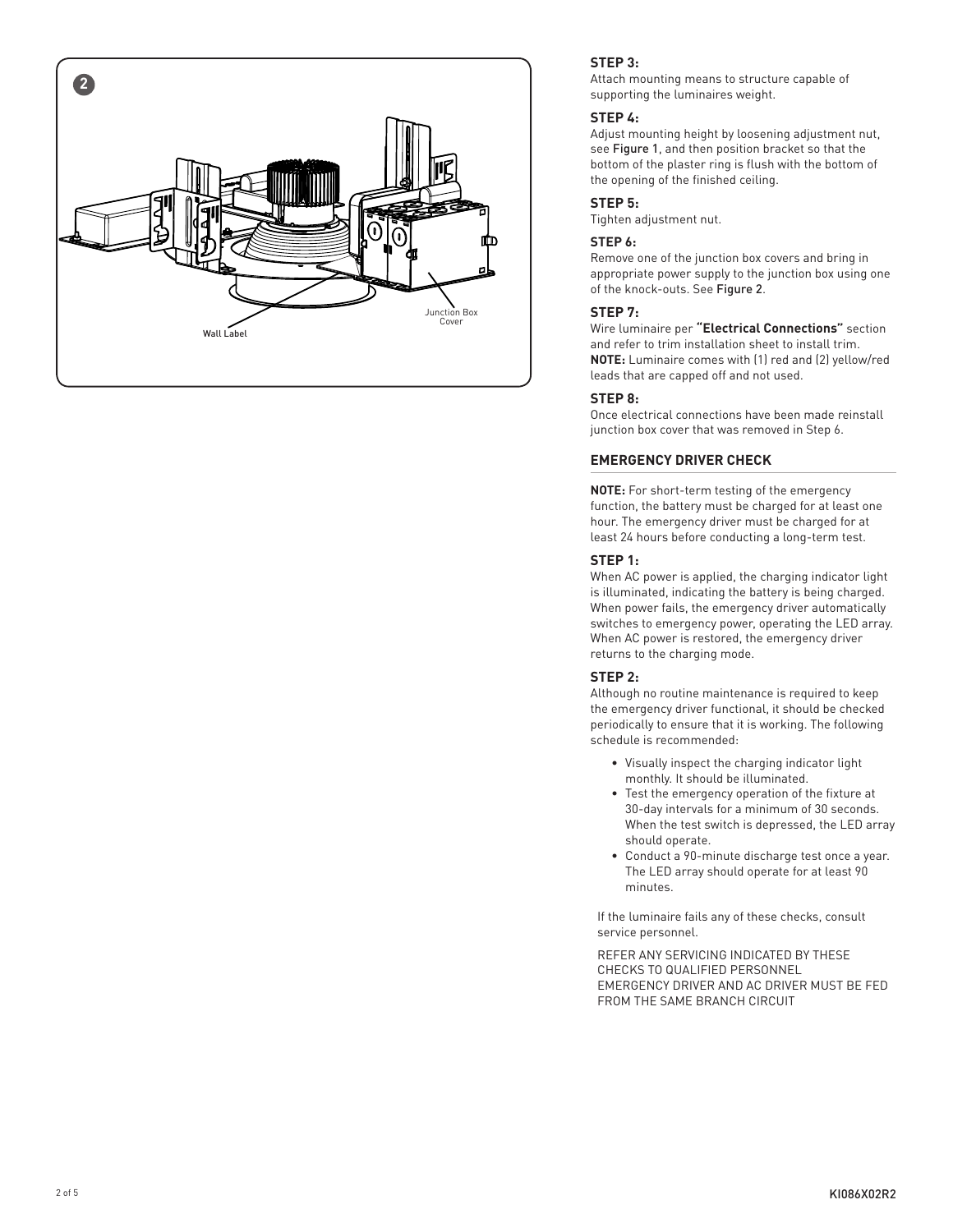#### **ELECTRICAL CONNECTIONS-850 AND 1250 LUMEN WITH 120V - 277V TRIAC DRIVER**

**NOTE:** Luminaire is intended to be wired to a specific voltage. Make sure that supply voltage matches voltage on electrical label next to the junction box. Connecting luminaire to voltage other than that specified on the label may result in luminaire damage and/or improper luminaire operation. The emergency driver must be fed from the same branch as the AC Driver.

#### **STEP 1:**

Supply connections can be brought to the junction box using customer supplied conduit.

#### **STEP 2:**

Using customer supplied 90°C minimum rated wire connectors, make the following electrical connections within the junction box.

- a. Connect supply ground lead to luminaire ground, bare/tinned wire.
- b. Connect the white/red luminaire lead to the supply switched hot.
- c. Connect supply line conductor to luminaire hot (black).
- d. Connect supply neutral conductor to luminaire neutral (white).

#### **STEP 3:**

Once ITS is installed make the following electrical connections within the junction box:

- a. Connect ITS violet lead to luminaire's violet + lead.
- b. Connect ITS brown lead to luminaire's brown lead.

#### **STEP 4:**

Locate the two red leads coming off of the Emergency Driver and connect them using supplied connector. See **Figure 1** on page 1.

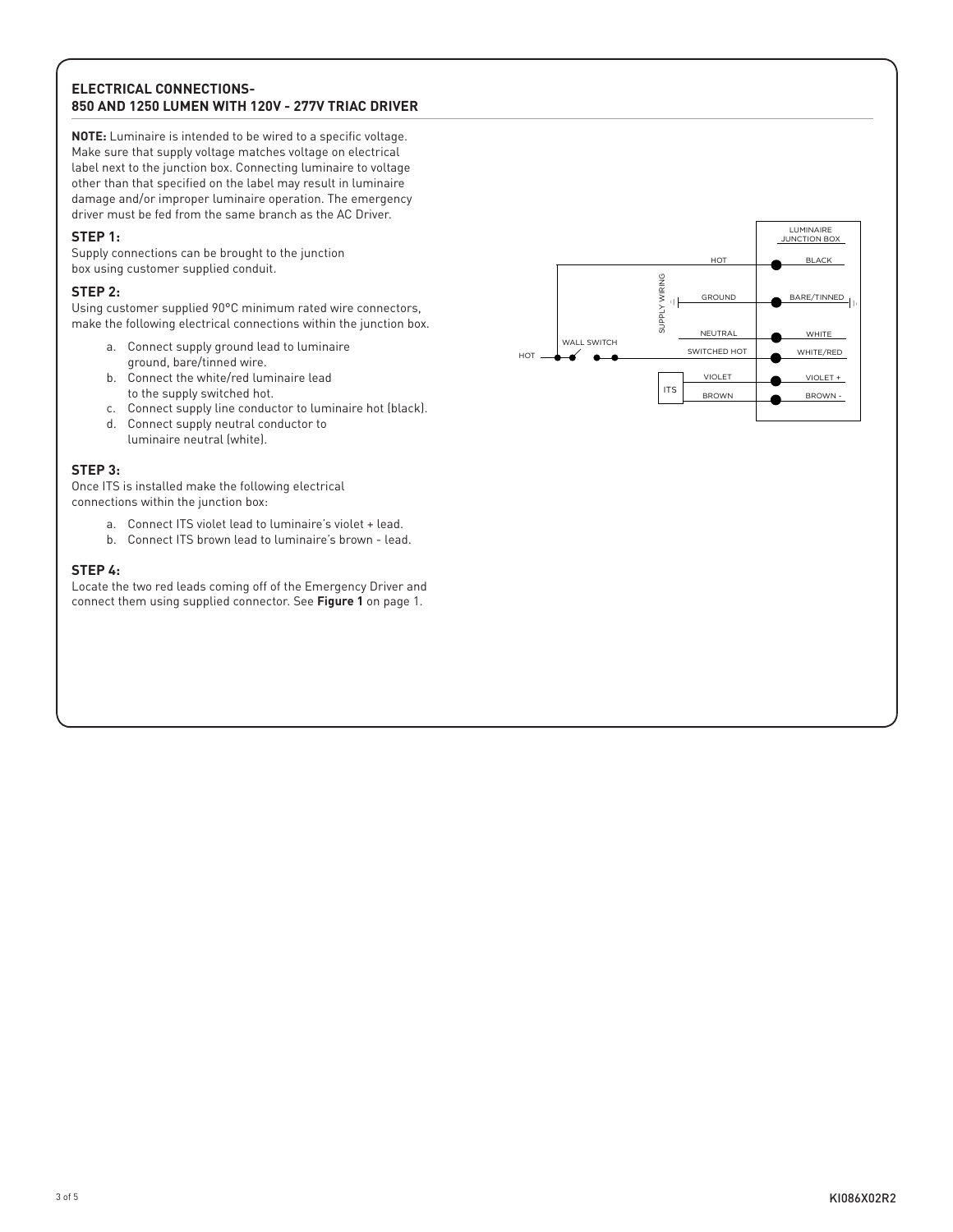#### **ELECTRICAL CONNECTIONS-2000 AND 3000 LUMEN WITH 120/277V DRIVER (0-10V)**

**OR**

#### **850 AND 1250 LUMEN WITH 120V/277V PHILIPS ADVANCE DRIVER (0-10V)**

**NOTE:** Luminaire is intended to be wired to a specific voltage. Make sure that supply voltage matches voltage on electrical label next to the junction box. Connecting luminaire to voltage other than that specified on the label may result in luminaire damage and/or improper luminaire operation. The emergency driver must be fed from the same branch as the AC Driver.

#### **STEP 1:**

Supply connections can be brought to the junction box using customer supplied conduit.

#### **STEP 2:**

Using customer supplied 90°C minimum rated wire connectors, make the following electrical connections within the junction box.

- a. Connect the black luminaire lead to the voltage supply lead.
- b. Connect the white/red luminaire lead to the supply switched hot.
- c. Connect white luminaire lead to the neutral supply lead.
- d. Connect ground bare/tinned wire lead to the supply ground lead.
- e. If 0/1-10v Dimming is used, connect the violet lead to the supply positive dimming lead.
- f. If 0/1-10v Dimming is used, connect the gray lead to the supply negative dimming lead.

#### **STEP 3:**

Once ITS is installed make the following electrical connections within the junction box:

- a. Connect ITS violet lead to luminaire's violet + lead.
- b. Connect ITS brown lead to luminaire's brown lead.

#### **STEP 4:**

Locate the two red leads coming off of the Emergency Driver and connect them using supplied connector. See **Figure 1** on page 1.

#### **ELECTRICAL CONNECTIONS-LUTRON ECOSYSTEM DIGITAL**

**NOTE:** Luminaire is intended to be wired to a specific voltage. Make sure that supply voltage matches voltage on electrical label next to the junction box. Connecting fixture to voltage other than that specified on the label may result in fixture damage and/or improper fixture operation.

#### **STEP 1:**

Using customer supplied 90°C minimum rated wire connectors, make the following electrical connections within the junction box.

- a. Connect the black fixture lead to the voltage supply lead.
- b. Connect white fixture lead to the neutral supply lead.
- c. Connect the green ground lead of driver and the bare ground lead attached to junction box to the supply ground lead.
- d. Connect the E1 violet lead to the supply positive dimming lead.
- e. Connect the E2 violet lead to the supply negative dimming lead.